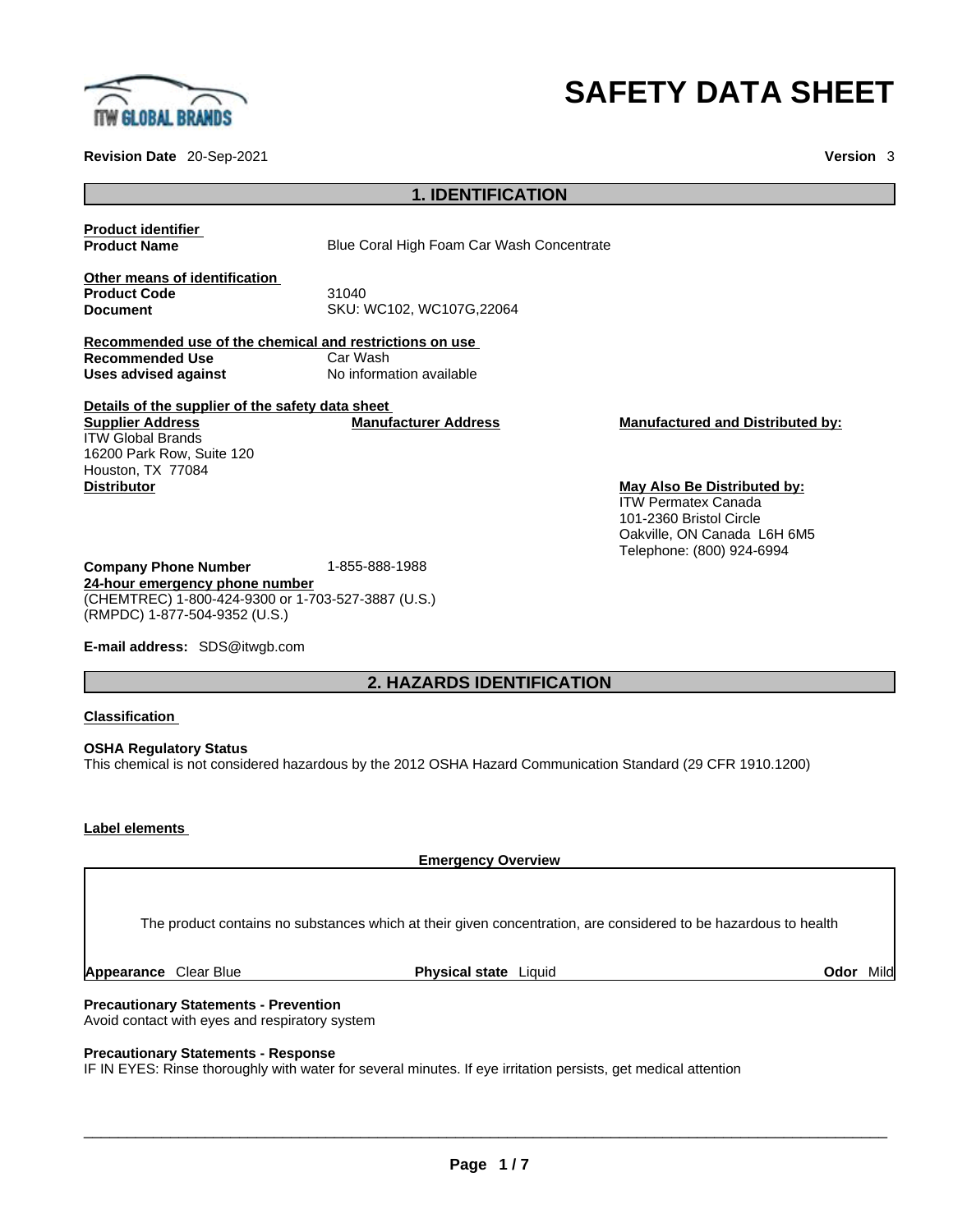#### **Precautionary Statements - Storage**

Store in a well-ventilated place. Keep container tightly closed

### **Precautionary Statements - Disposal**

Dispose of contents/container to an approved waste disposal plant

### **Hazards not otherwise classified (HNOC)**  Not applicable

### **Other Information**

Not applicable.

# **3. COMPOSITION/INFORMATION ON INGREDIENTS**

| <b>Chemical name</b>                                                               | <b>CAS No</b>                                                                                                                                                                                    | Weight-%   |
|------------------------------------------------------------------------------------|--------------------------------------------------------------------------------------------------------------------------------------------------------------------------------------------------|------------|
| <b>WATER</b>                                                                       | 7732-18-5                                                                                                                                                                                        | $60 - 100$ |
|                                                                                    | <b>4. FIRST AID MEASURES</b>                                                                                                                                                                     |            |
|                                                                                    |                                                                                                                                                                                                  |            |
| Description of first aid measures                                                  |                                                                                                                                                                                                  |            |
| <b>General advice</b>                                                              | Get medical advice/attention if you feel unwell.                                                                                                                                                 |            |
| Eye contact                                                                        | IF IN EYES: Rinse cautiously with water for several minutes. Remove contact lenses, if<br>present and easy to do. Continue rinsing. If eye irritation persists: Get medical<br>advice/attention. |            |
| <b>Skin contact</b>                                                                | Not an expected route of exposure.                                                                                                                                                               |            |
| <b>Inhalation</b>                                                                  | Not an expected route of exposure.                                                                                                                                                               |            |
| Ingestion                                                                          | Not an expected route of exposure. If symptoms persist, call a physician. Do not induce<br>vomiting without medical advice. Low toxicity if swallowed.                                           |            |
| Self-protection of the first aider                                                 | Ensure that medical personnel are aware of the material(s) involved and take precautions to<br>protect themselves.                                                                               |            |
| Most important symptoms and effects, both acute and delayed                        |                                                                                                                                                                                                  |            |
| <b>Symptoms</b>                                                                    | See section 2 for more information.                                                                                                                                                              |            |
|                                                                                    | Indication of any immediate medical attention and special treatment needed                                                                                                                       |            |
| Note to physicians                                                                 | Treat symptomatically.                                                                                                                                                                           |            |
|                                                                                    | <b>5. FIRE-FIGHTING MEASURES</b>                                                                                                                                                                 |            |
| Suitable extinguishing media<br>Not applicable                                     |                                                                                                                                                                                                  |            |
| Unsuitable extinguishing media<br>None                                             |                                                                                                                                                                                                  |            |
| Specific hazards arising from the chemical<br>Will not burn or support combustion. |                                                                                                                                                                                                  |            |
| <b>Explosion data</b><br><b>Sensitivity to Mechanical Impact</b>                   | None.                                                                                                                                                                                            |            |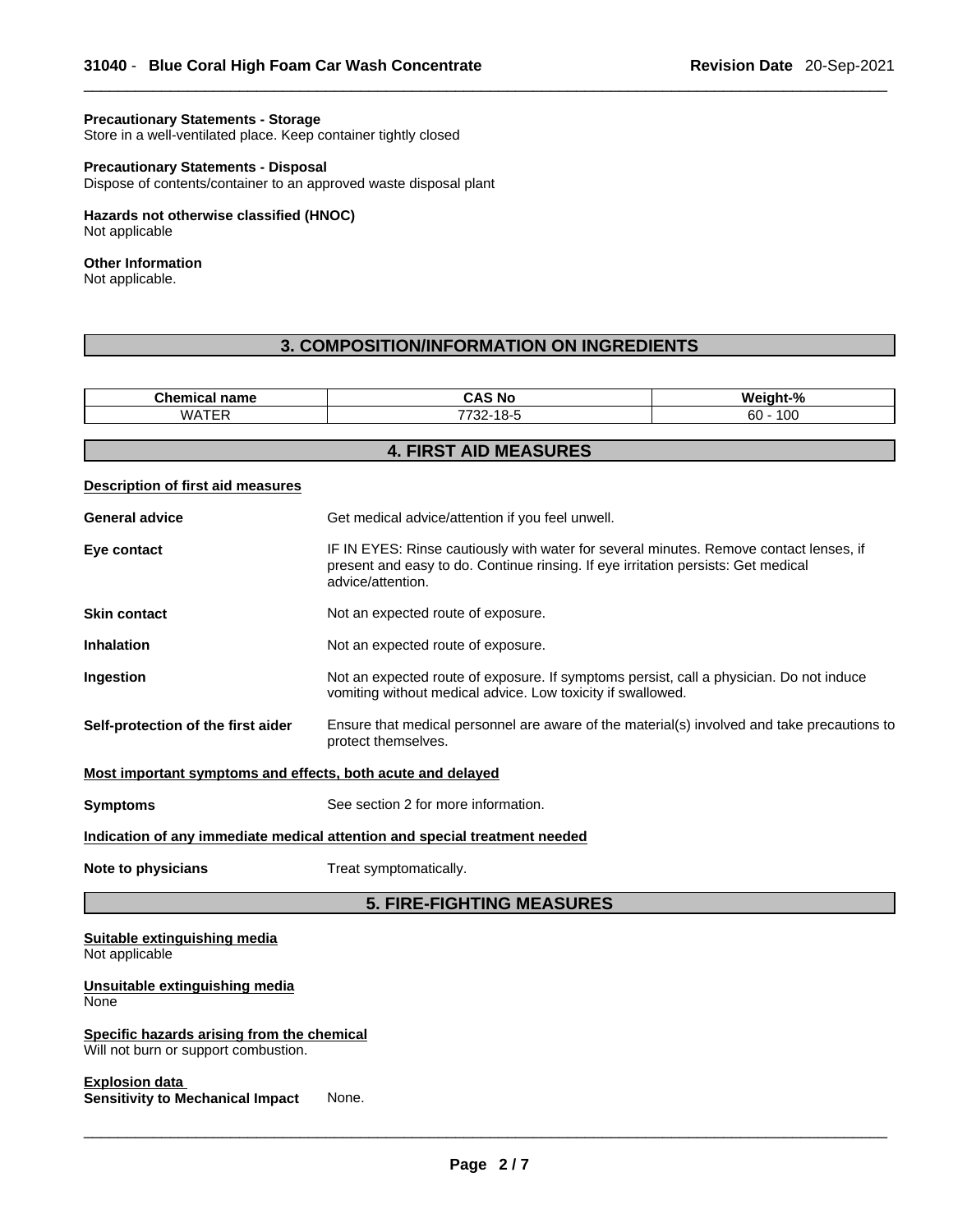**Sensitivity to Static Discharge** None.

#### **Protective equipment and precautions for firefighters**

As in any fire, wear self-contained breathing apparatus pressure-demand, MSHA/NIOSH (approved or equivalent) and full protective gear.

# **6. ACCIDENTAL RELEASE MEASURES**

|                                                              | Personal precautions, protective equipment and emergency procedures                                            |
|--------------------------------------------------------------|----------------------------------------------------------------------------------------------------------------|
| <b>Personal precautions</b>                                  | Extremely slippery when spilled.                                                                               |
| <b>Environmental precautions</b>                             |                                                                                                                |
| <b>Environmental precautions</b>                             | Prevent further leakage or spillage if safe to do so. See section 12 for additional ecological<br>information. |
| Methods and material for containment and cleaning up         |                                                                                                                |
| <b>Methods for containment</b>                               | Soak up condensate with inert absorbent material and collect in ventilated waste container<br>for disposal.    |
| Methods for cleaning up                                      | Slippery, can cause falls if walked on. Collect spillage.                                                      |
| Prevention of secondary hazards                              | Clean contaminated objects and areas thoroughly observing environmental regulations.                           |
|                                                              | 7. HANDLING AND STORAGE                                                                                        |
| <b>Precautions for safe handling</b>                         |                                                                                                                |
| Advice on safe handling                                      | Handle in accordance with good industrial hygiene and safety practice.                                         |
| Conditions for safe storage, including any incompatibilities |                                                                                                                |
| <b>Storage Conditions</b>                                    | Keep in a dry place. Keep out of the reach of children.                                                        |
| Incompatible materials                                       | Not applicable                                                                                                 |
|                                                              | 8. EXPOSURE CONTROLS/PERSONAL PROTECTION                                                                       |
| <b>Control parameters</b>                                    |                                                                                                                |
| Appropriate engineering controls                             |                                                                                                                |
| <b>Engineering Controls</b>                                  | Showers<br>Eyewash stations<br>Ventilation systems                                                             |

### **Individual protection measures, such as personal protective equipment**

| splashing is likely to occur.                                                                                                                                                            |
|------------------------------------------------------------------------------------------------------------------------------------------------------------------------------------------|
| None under normal use conditions.<br>Skin and body protection                                                                                                                            |
| None under normal use conditions.<br><b>Respiratory protection</b>                                                                                                                       |
| Handle in accordance with good industrial hygiene and safety practice. Regular cleaning of<br><b>General Hygiene Considerations</b><br>equipment, work area and clothing is recommended. |

# 9. PHYSICAL AND CHEMICAL PROPERTIES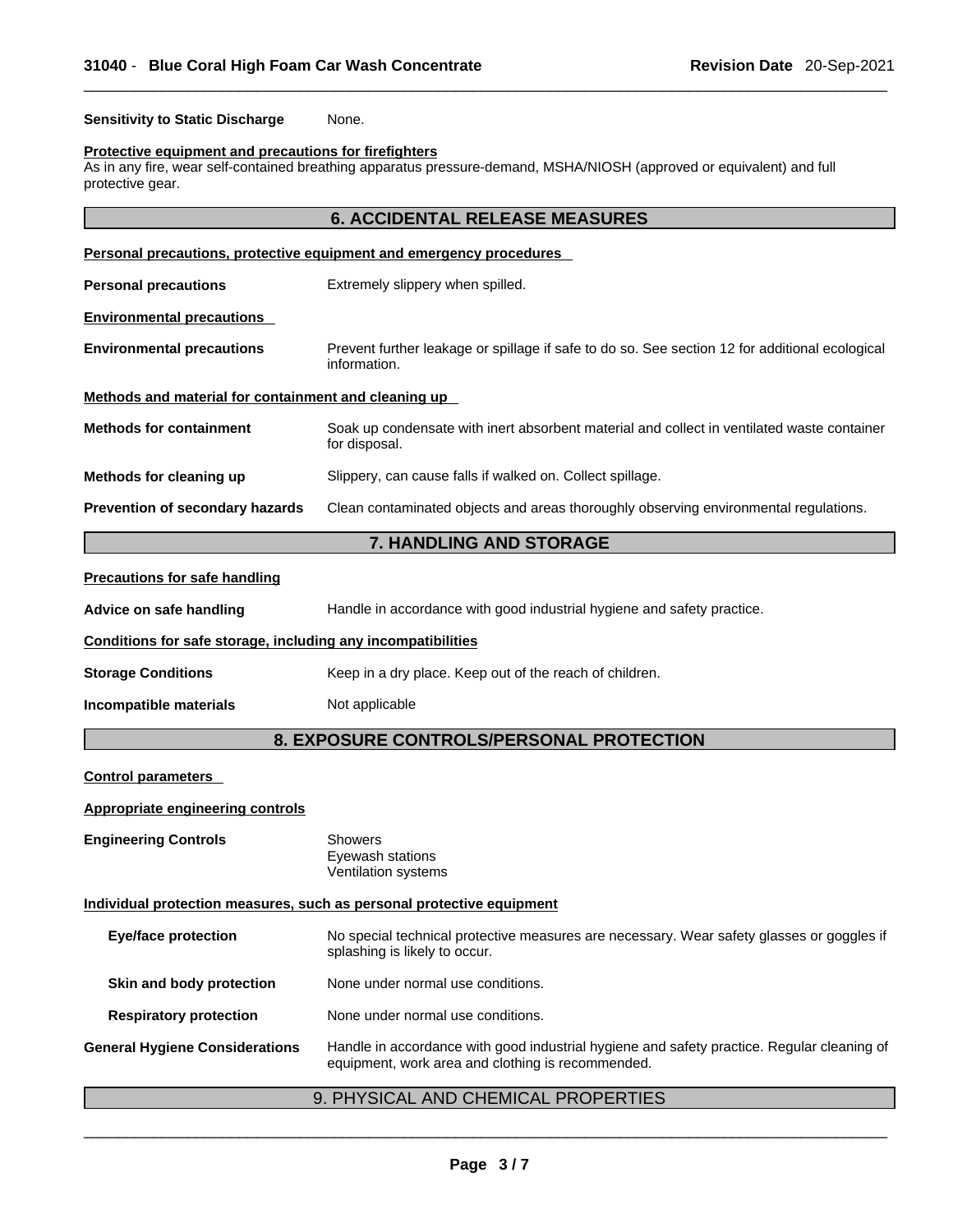| <u>3.1. Illiofination on basic privered and chemical properties</u> |                          |                  |
|---------------------------------------------------------------------|--------------------------|------------------|
| <b>Physical state</b>                                               | Liquid                   |                  |
| Appearance                                                          | <b>Clear Blue</b>        |                  |
| Odor                                                                | Mild                     |                  |
| <b>Odor threshold</b>                                               | No information available |                  |
|                                                                     |                          |                  |
| <b>Property</b>                                                     | Values                   | Remarks • Method |
| рH                                                                  | 8.5                      |                  |
| Melting point / freezing point                                      | No information available |                  |
| Boiling point / boiling range                                       | No information available |                  |
| <b>Flash point</b>                                                  | None (Aqueous)           |                  |
| <b>Evaporation rate</b>                                             | No information available |                  |
| Flammability (solid, gas)                                           | No information available |                  |
| <b>Flammability Limit in Air</b>                                    |                          |                  |
| <b>Upper flammability limit:</b>                                    | No information available |                  |
| Lower flammability limit:                                           | No information available |                  |
| Vapor pressure                                                      | No information available |                  |
| Vapor density                                                       | No information available |                  |
| <b>Relative density</b>                                             | $1.005 - 1.015$          |                  |
| <b>Water solubility</b>                                             | Soluble in water         |                  |
| Solubility(ies)                                                     | No information available |                  |
| <b>Partition coefficient</b>                                        | No information available |                  |
| <b>Autoignition temperature</b>                                     | No information available |                  |
| <b>Hyphen</b>                                                       | No information available |                  |
| <b>Kinematic viscosity</b>                                          | No information available |                  |
| <b>Dynamic viscosity</b>                                            | No information available |                  |
| <b>Explosive properties</b>                                         | No information available |                  |
| <b>Oxidizing properties</b>                                         | No information available |                  |
|                                                                     |                          |                  |
| <b>Other Information</b>                                            |                          |                  |
| <b>Softening point</b>                                              | No information available |                  |
| <b>Molecular weight</b>                                             | No information available |                  |
| <b>Density</b>                                                      | $8.38 - 8.46$            |                  |
| <b>Bulk density</b>                                                 | No information available |                  |
| <b>SADT</b> (self-accelerating                                      | No information available |                  |
| decomposition temperature)                                          |                          |                  |
|                                                                     |                          |                  |

**9.1. Information on basic physical and chemical properties**

# **10. STABILITY AND REACTIVITY**

#### **Reactivity**  Stable under normal use

**Chemical stability**  Stable under normal conditions

**Possibility of Hazardous Reactions**  None under normal processing.

**Conditions to avoid**  Keep from freezing.

**Incompatible materials**  Not applicable

**Hazardous Decomposition Products** None under normal use conditions

# **11. TOXICOLOGICAL INFORMATION**

**Information on likely routes of exposure**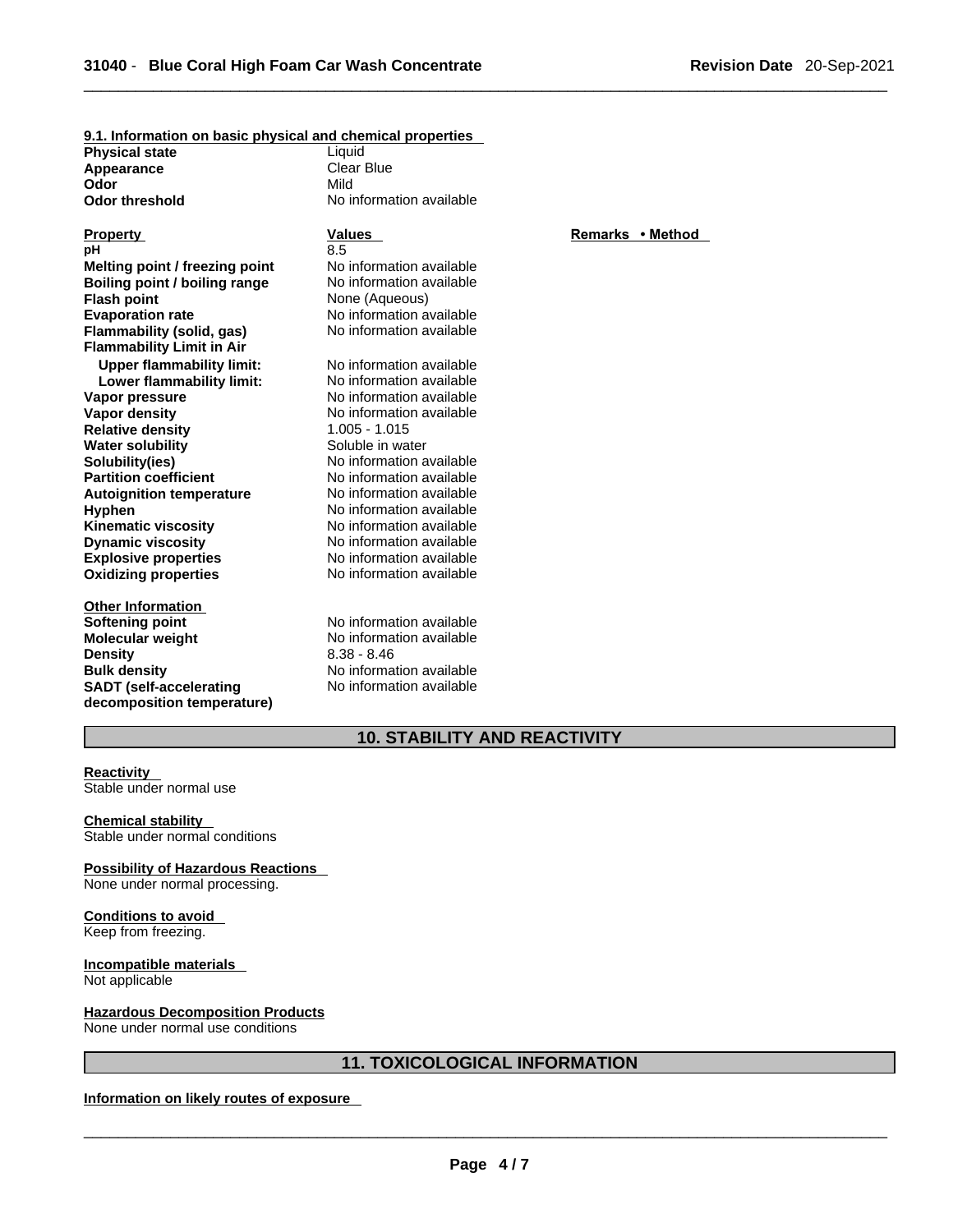| <b>Inhalation</b>                                          |                                                                                             | Not an expected route of exposure.                                                     |                        |  |  |
|------------------------------------------------------------|---------------------------------------------------------------------------------------------|----------------------------------------------------------------------------------------|------------------------|--|--|
| Eye contact                                                |                                                                                             | Not an expected route of exposure. May cause eye irritation with susceptible persons.  |                        |  |  |
| <b>Skin contact</b>                                        |                                                                                             | No known hazard in contact with skin.                                                  |                        |  |  |
| Ingestion                                                  |                                                                                             | Not an expected route of exposure. Ingestion may cause irritation to mucous membranes. |                        |  |  |
| <b>Chemical name</b>                                       | Oral LD50                                                                                   | Dermal LD50                                                                            | <b>Inhalation LC50</b> |  |  |
| <b>WATER</b><br>7732-18-5                                  | $> 90$ mL/kg (Rat)                                                                          |                                                                                        |                        |  |  |
|                                                            | Symptoms related to the physical, chemical and toxicological characteristics                |                                                                                        |                        |  |  |
| <b>Symptoms</b>                                            | No information available.                                                                   |                                                                                        |                        |  |  |
|                                                            | Delayed and immediate effects as well as chronic effects from short and long-term exposure  |                                                                                        |                        |  |  |
| Sensitization                                              | No information available.                                                                   |                                                                                        |                        |  |  |
| Germ cell mutagenicity                                     | No information available.                                                                   |                                                                                        |                        |  |  |
| Carcinogenicity                                            | No information available.                                                                   |                                                                                        |                        |  |  |
| <b>ATEmix (oral)</b>                                       | The following values are calculated based on chapter 3.1 of the GHS document<br>48485 mg/kg |                                                                                        |                        |  |  |
|                                                            | <b>12. ECOLOGICAL INFORMATION</b>                                                           |                                                                                        |                        |  |  |
| <u>Ecotoxicity</u>                                         |                                                                                             |                                                                                        |                        |  |  |
| Persistence and degradability<br>No information available. |                                                                                             |                                                                                        |                        |  |  |

**Bioaccumulation** No information available.

# **Mobility**

Soluble in water.

# **Other adverse effects**

No information available

# **13. DISPOSAL CONSIDERATIONS**

| Waste treatment methods    |                                                                                                        |
|----------------------------|--------------------------------------------------------------------------------------------------------|
| <b>Disposal of wastes</b>  | Disposal should be in accordance with applicable regional, national and local laws and<br>regulations. |
| Contaminated packaging     | Do not reuse container.                                                                                |
| <b>US EPA Waste Number</b> | Not applicable                                                                                         |

# **14. TRANSPORT INFORMATION**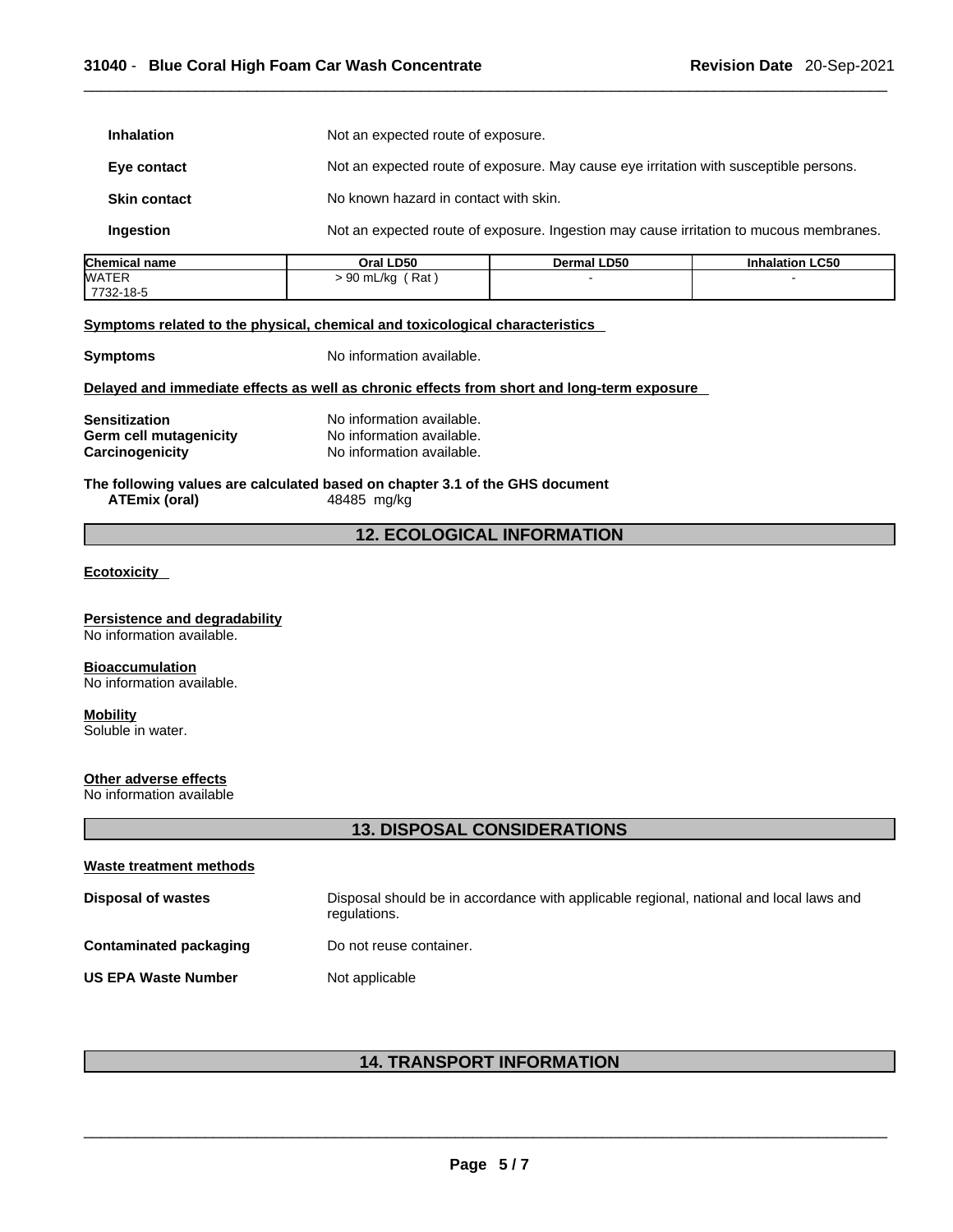| Proper shipping name                | Not regulated |
|-------------------------------------|---------------|
| IATA<br>Proper shipping name        | Not regulated |
| <b>IMDG</b><br>Proper shipping name | Not regulated |

| <b>15. REGULATORY INFORMATION</b> |          |  |  |  |
|-----------------------------------|----------|--|--|--|
| <b>International Inventories</b>  |          |  |  |  |
| <b>TSCA</b>                       | Complies |  |  |  |
| <b>DSL/NDSL</b>                   | Complies |  |  |  |
| <b>EINECS/ELINCS</b>              | Complies |  |  |  |
| <b>ENCS</b>                       | Complies |  |  |  |
| <b>IECSC</b>                      | Complies |  |  |  |
| <b>KECL</b>                       | Complies |  |  |  |
| <b>PICCS</b>                      | Complies |  |  |  |
| <b>AICS</b>                       | Complies |  |  |  |

#### **Legend:**

**TSCA** - United States Toxic Substances Control Act Section 8(b) Inventory

**DSL/NDSL** - Canadian Domestic Substances List/Non-Domestic Substances List

 **EINECS/ELINCS** - European Inventory of Existing Chemical Substances/European List of Notified Chemical Substances

**ENCS** - Japan Existing and New Chemical Substances

**IECSC** - China Inventory of Existing Chemical Substances

**KECL** - Korean Existing and Evaluated Chemical Substances

**PICCS** - Philippines Inventory of Chemicals and Chemical Substances

**AICS** - Australian Inventory of Chemical Substances

### **US Federal Regulations**

#### **SARA 313**

Section 313 of Title III of the Superfund Amendments and Reauthorization Act of 1986 (SARA). This product does not contain any chemicals which are subject to the reporting requirements of the Act and Title 40 of the Code of Federal Regulations, Part 372

| SARA 311/312 Hazard Categories    |    |  |
|-----------------------------------|----|--|
| Acute health hazard               | No |  |
| <b>Chronic Health Hazard</b>      | No |  |
| <b>Fire hazard</b>                | N٥ |  |
| Sudden release of pressure hazard | No |  |
| <b>Reactive Hazard</b>            | No |  |

#### **CWA** (Clean Water Act)

This product does not contain any substances regulated as pollutants pursuant to the Clean Water Act (40 CFR 122.21 and 40 CFR 122.42)

#### **CERCLA**

This material, as supplied, does not contain any substances regulated as hazardous substances under the Comprehensive Environmental Response Compensation and Liability Act (CERCLA) (40 CFR 302) or the Superfund Amendments and Reauthorization Act (SARA) (40 CFR 355). There may be specific reporting requirements at the local, regional, or state level pertaining to releases of this material

### **US State Regulations**

#### **California Proposition 65**

This product does not contain any Proposition 65 chemicals **U.S. State Right-to-Know Regulations** 

| Chemic<br>---<br>нанк | Nev .<br><b>Larcay</b><br> | M<br>75 L L L | . <i>. .</i> |
|-----------------------|----------------------------|---------------|--------------|
| $M\Delta T T$         |                            |               |              |